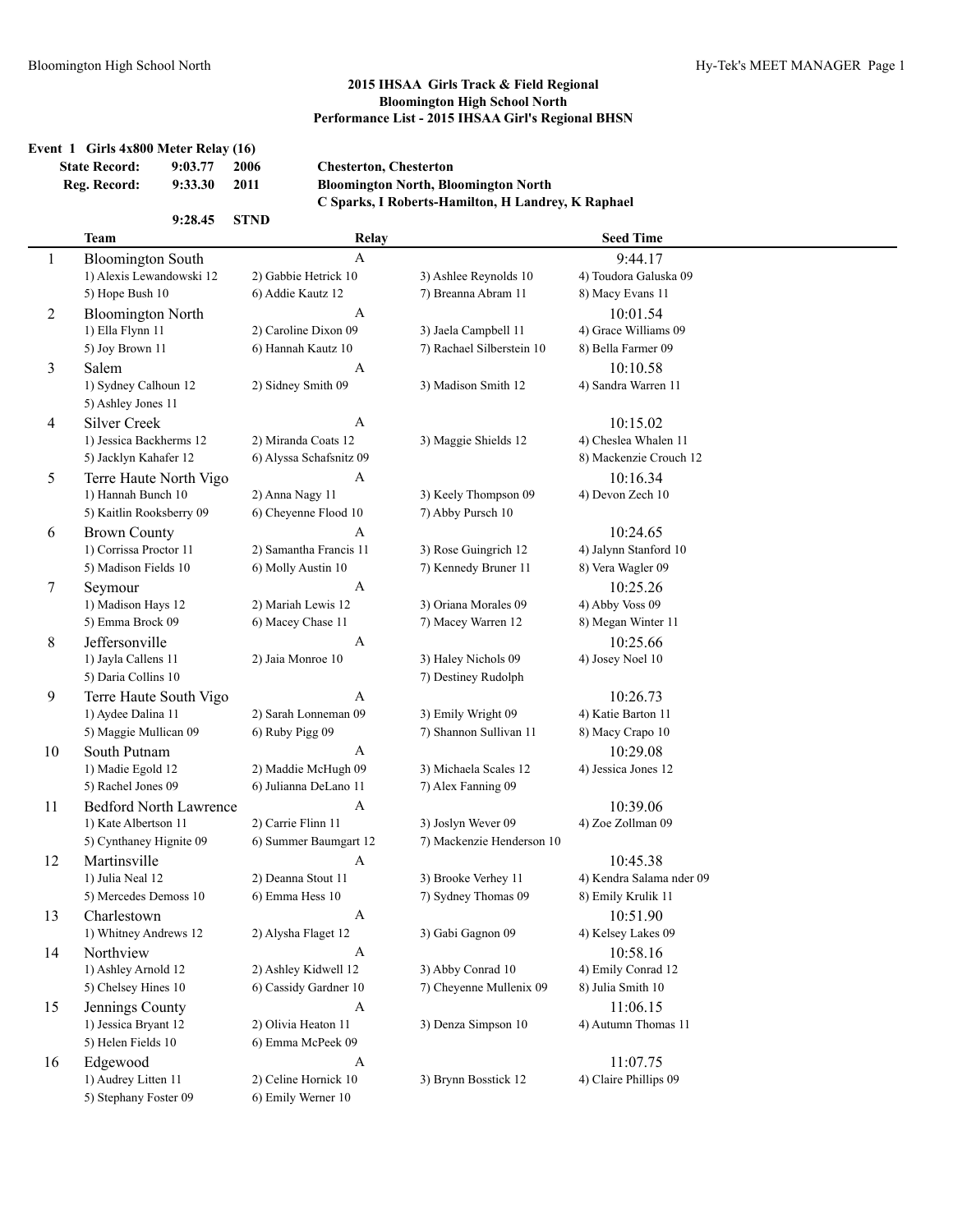| Event 2 Girls 100 Meter Dash (16) Prelims |                      |       |             |    |                                               |                  |             |
|-------------------------------------------|----------------------|-------|-------------|----|-----------------------------------------------|------------------|-------------|
|                                           | <b>State Record:</b> | 11.52 | 1986        |    | <b>Maicel Malone, North Central (Indpls.)</b> |                  |             |
|                                           | Reg. Record:         | 11.90 | 1986        |    | Tonya Sedwick, Jeffersonville                 |                  |             |
|                                           |                      | 12.45 | <b>STND</b> |    |                                               |                  |             |
|                                           | Name                 |       |             |    | Year School                                   | <b>Seed Time</b> |             |
|                                           | Megan Grabowski      |       |             | 11 | <b>Bloomington South</b>                      | 12.09            | <b>STND</b> |
| 2                                         | Justine Corya        |       |             | 11 | Jennings County                               | 12.74            |             |
| 3                                         | Katerina King        |       |             | 11 | Greencastle                                   | 12.85            |             |
| 4                                         | <b>Emily Morrone</b> |       |             | 12 | <b>Bloomington South</b>                      | 12.85            |             |
| 5                                         | Tamarrah Pitt        |       |             | 12 | Terre Haute South Vigo                        | 12.86            |             |
| 6                                         | Kathleen McCann      |       |             | 09 | <b>Brown County</b>                           | 12.88            |             |
|                                           | Angi Bergstedt       |       |             | 12 | Trinity Lutheran                              | 13.07            |             |
| 8                                         | De'Zhane' Carter     |       |             | 11 | Terre Haute South Vigo                        | 13.20            |             |
| 9                                         | Elly Wertz           |       |             | 10 | <b>Brown County</b>                           | 13.20            |             |
| 10                                        | Macy Fidler          |       |             | 12 | Linton-Stockton                               | 13.21            |             |
| 11                                        | Alexis Harsh         |       |             | 09 | Jennings County                               | 13.24            |             |
| 12                                        | Paige Chitwood       |       |             | 09 | <b>Bloomington North</b>                      | 13.27            |             |
| 13                                        | Kinsley Duncan       |       |             | 12 | Mitchell                                      | 13.41            |             |
| 14                                        | Chelsea Lewis        |       |             | 12 | Jeffersonville                                | 13.43            |             |
| 15                                        | Kylie Tincher        |       |             | 12 | Rock Creek Academy                            | 13.46            |             |
| 16                                        | Kerri Cochran        |       |             | 12 | Henryville                                    | 13.57            |             |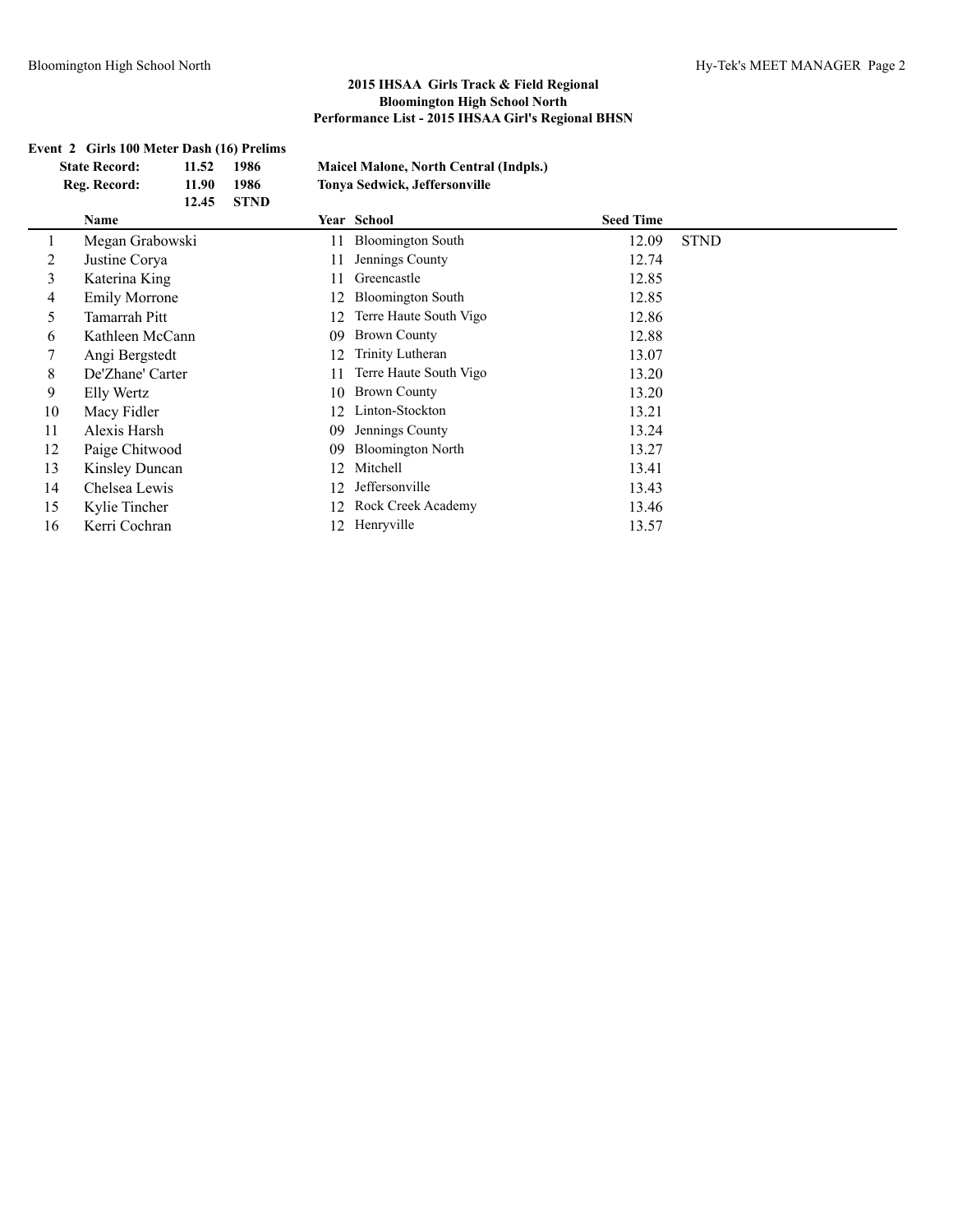## **Event 3 Girls 100 Meter Hurdles (16) Prelims**

| 13.95<br><b>State Record:</b> |                     | 2005  |             | Vanneisha Ivy, Muncie Central |                                          |                  |             |
|-------------------------------|---------------------|-------|-------------|-------------------------------|------------------------------------------|------------------|-------------|
|                               | Reg. Record:        | 14.20 | 1981        |                               | <b>Caitlin Barnes, Bloomington North</b> |                  |             |
|                               |                     | 15.03 | <b>STND</b> |                               |                                          |                  |             |
|                               | Name                |       |             |                               | Year School                              | <b>Seed Time</b> |             |
| $\perp$                       | Keri Ertel          |       |             | 12                            | Jennings County                          | 14.84            | <b>STND</b> |
| 2                             | Gracie Heeb         |       |             |                               | <b>Bloomington North</b>                 | 14.99            | <b>STND</b> |
| 3                             | Kierra Porter       |       |             | 12                            | Terre Haute North Vigo                   | 15.85            |             |
| 4                             | <b>Emily Brady</b>  |       |             | 12                            | <b>Brown County</b>                      | 15.92            |             |
| 5.                            | Amanda Coleman      |       |             | 11                            | <b>Bloomington South</b>                 | 16.20            |             |
| 6                             | Ariel Higgins       |       |             | 12                            | South Putnam                             | 16.55            |             |
|                               | Elisa Gallion       |       |             | 12                            | <b>Brownstown Central</b>                | 16.80            |             |
| 8                             | Haley Motsinger     |       |             | 10                            | Salem                                    | 16.81            |             |
| 9                             | Abby Denham         |       |             | 10                            | White River Valley                       | 17.03            |             |
| 10                            | Grace Geswein       |       |             | 12                            | Northview                                | 17.05            |             |
| 11                            | Raven Lee           |       |             | 12                            | Madison Consolidated                     | 17.05            |             |
| 12                            | Eve Galbreath       |       |             | 12                            | <b>Switzerland County</b>                | 17.11            |             |
| 13                            | <b>Katy Nolting</b> |       |             | 12                            | Seymour                                  | 17.11            |             |
| 14                            | Alathia Bowden      |       |             | 11                            | West Vigo                                | 17.11            |             |
| 15                            | Christina Elliot    |       |             | 12                            | <b>Bloomington South</b>                 | 17.12            |             |
| 16                            | Valerie Sawyer      |       |             | 12                            | <b>Switzerland County</b>                | 17.58            |             |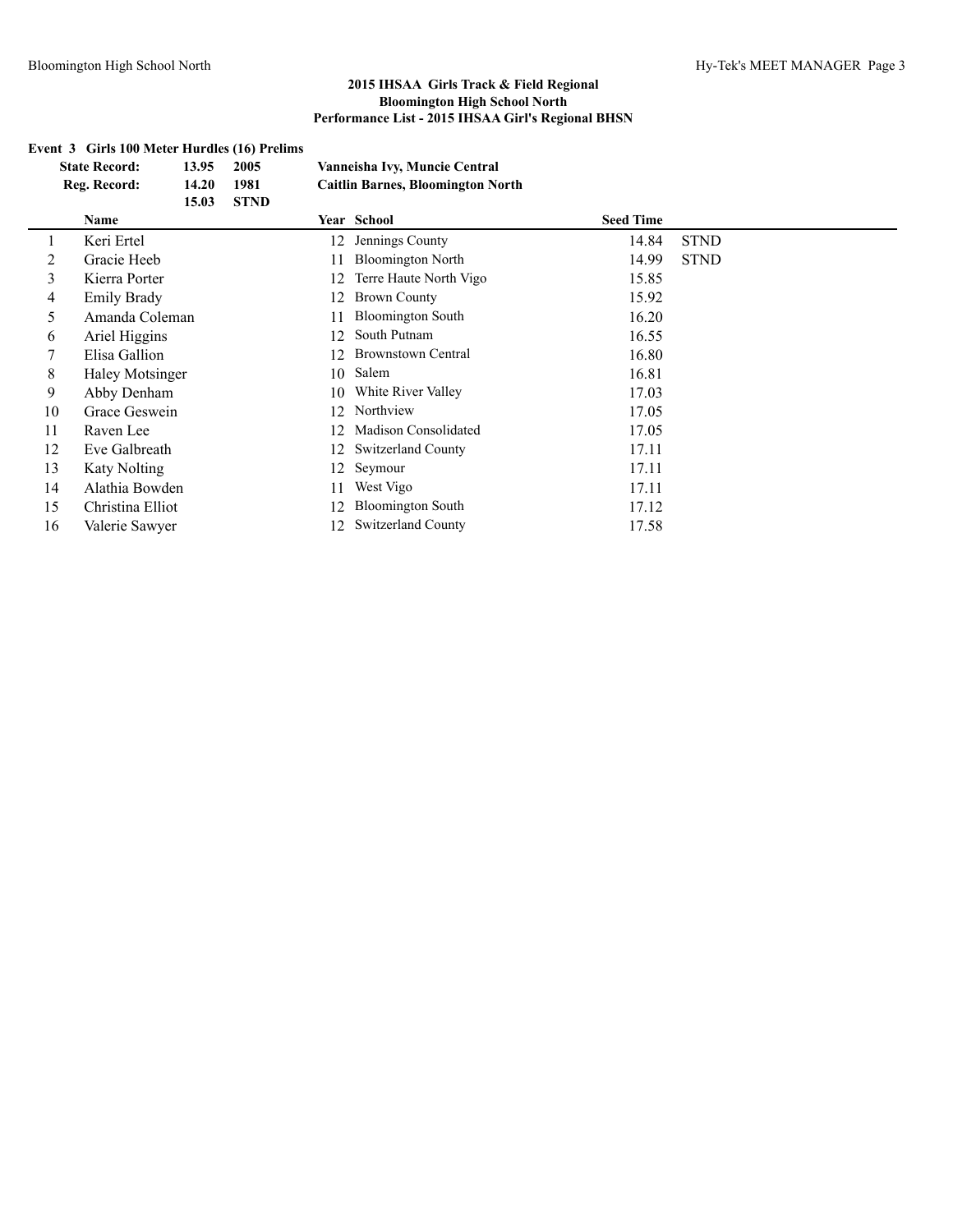|    | Event 4 Girls 200 Meter Dash (16) Prelims<br><b>State Record:</b><br>Reg. Record: | 23.12<br>24.20<br>25.49 | 1986<br>1986<br><b>STND</b> |    | Maicel Malone, North Central (Indpls.)<br>Tonya Sedwick, Jeffersonville |                  |             |
|----|-----------------------------------------------------------------------------------|-------------------------|-----------------------------|----|-------------------------------------------------------------------------|------------------|-------------|
|    | Name                                                                              |                         |                             |    | Year School                                                             | <b>Seed Time</b> |             |
|    | Megan Grabowski                                                                   |                         |                             | 11 | <b>Bloomington South</b>                                                | 25.36            | <b>STND</b> |
| 2  | Justine Corya                                                                     |                         |                             | 11 | Jennings County                                                         | 26.20            |             |
| 3  | Keeliegh Stigall                                                                  |                         |                             | 11 | Terre Haute North Vigo                                                  | 26.34            |             |
| 4  | Jhala Henry                                                                       |                         |                             | 10 | Jeffersonville                                                          | 26.45            |             |
| 5  | Angi Bergstedt                                                                    |                         |                             | 12 | Trinity Lutheran                                                        | 26.82            |             |
| 6  | Haley Adams-LeMaster                                                              |                         |                             |    | Jeffersonville                                                          | 26.86            |             |
|    | Paige Chitwood                                                                    |                         |                             | 09 | <b>Bloomington North</b>                                                | 26.93            |             |
| 8  | Kathleen McCann                                                                   |                         |                             | 09 | <b>Brown County</b>                                                     | 26.97            |             |
| 9  | Dominique McBryde                                                                 |                         |                             | 12 | <b>Bedford North Lawrence</b>                                           | 27.03            |             |
| 10 | Alanna Nelson                                                                     |                         |                             | 09 | Springs Valley                                                          | 27.10            |             |
| 11 | <b>Emily Morrone</b>                                                              |                         |                             | 12 | <b>Bloomington South</b>                                                | 27.15            |             |
| 12 | Shenay Francis                                                                    |                         |                             | 11 | Springs Valley                                                          | 27.38            |             |
| 13 | Katrina Christian                                                                 |                         |                             | 10 | Crothersville                                                           | 27.66            |             |
| 14 | Kylie Tincher                                                                     |                         |                             | 12 | Rock Creek Academy                                                      | 27.75            |             |
| 15 | Corrine Romer                                                                     |                         |                             | 11 | Greencastle                                                             | 28.22            |             |
| 16 | <b>Emily Oneal</b>                                                                |                         |                             | 09 | North Putnam                                                            | 28.70            |             |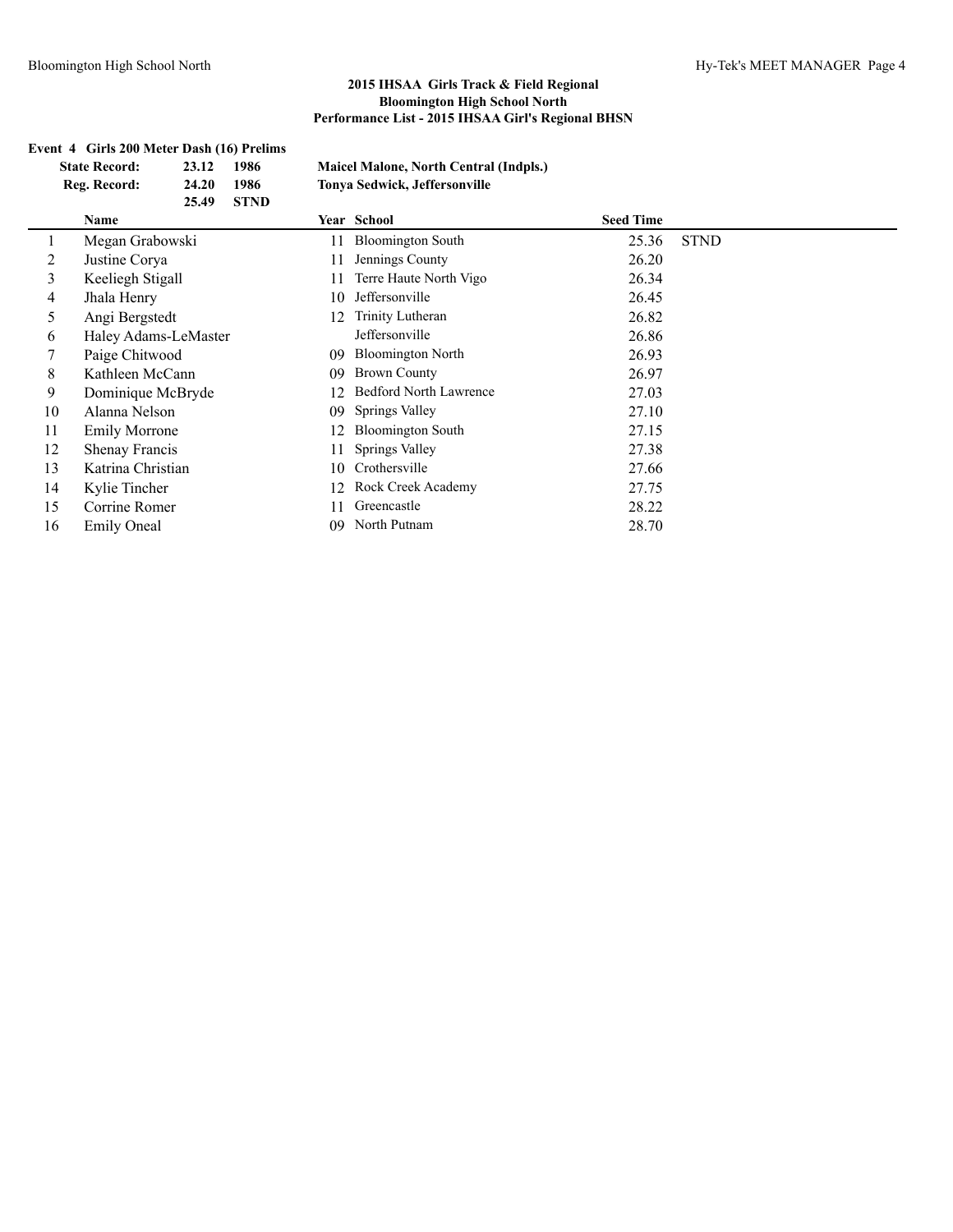# **Event 5 Girls 1600 Meter Run (16) State Record: 4:43.46 2011 Waverly Neer, Culver Academies Reg. Record: 4:58.00 1984 Stephanie Bassett, Bloomington North 5:01.55 STND Name Year School Seed Time** 1 Jessica Backherms 12 Silver Creek 5:19.80 2 Hope Bush 10 Bloomington South 5:31.51 3 Devon Zech 10 Terre Haute North Vigo 5:32.68 4 Megan Winter 11 Seymour 5:33.19 5 Zarya deSouza 10 Bloomington South 5:35.15 6 Whitley Schirmer 10 Switzerland County 5:35.54 7 Brooklyn Hey 09 Owen Valley 5:38.22 8 Madie Egold 12 South Putnam 5:39.43 9 Madison Hays 12 Seymour 5:43.07 10 Kendyll Schulz 10 Bloomington North 5:45.03 11 Grace Smith 10 Greencastle 5:48.31 12 Josey Noel 10 Jeffersonville 5:50.22 13 Katie Barton 11 Terre Haute South Vigo 5:50.28 14 Megan O'Lone 12 Henryville 5:53.43 15 Natalie Lowry 09 Martinsville 5:53.97 16 Zoe Zollman 09 Bedford North Lawrence 5:57.17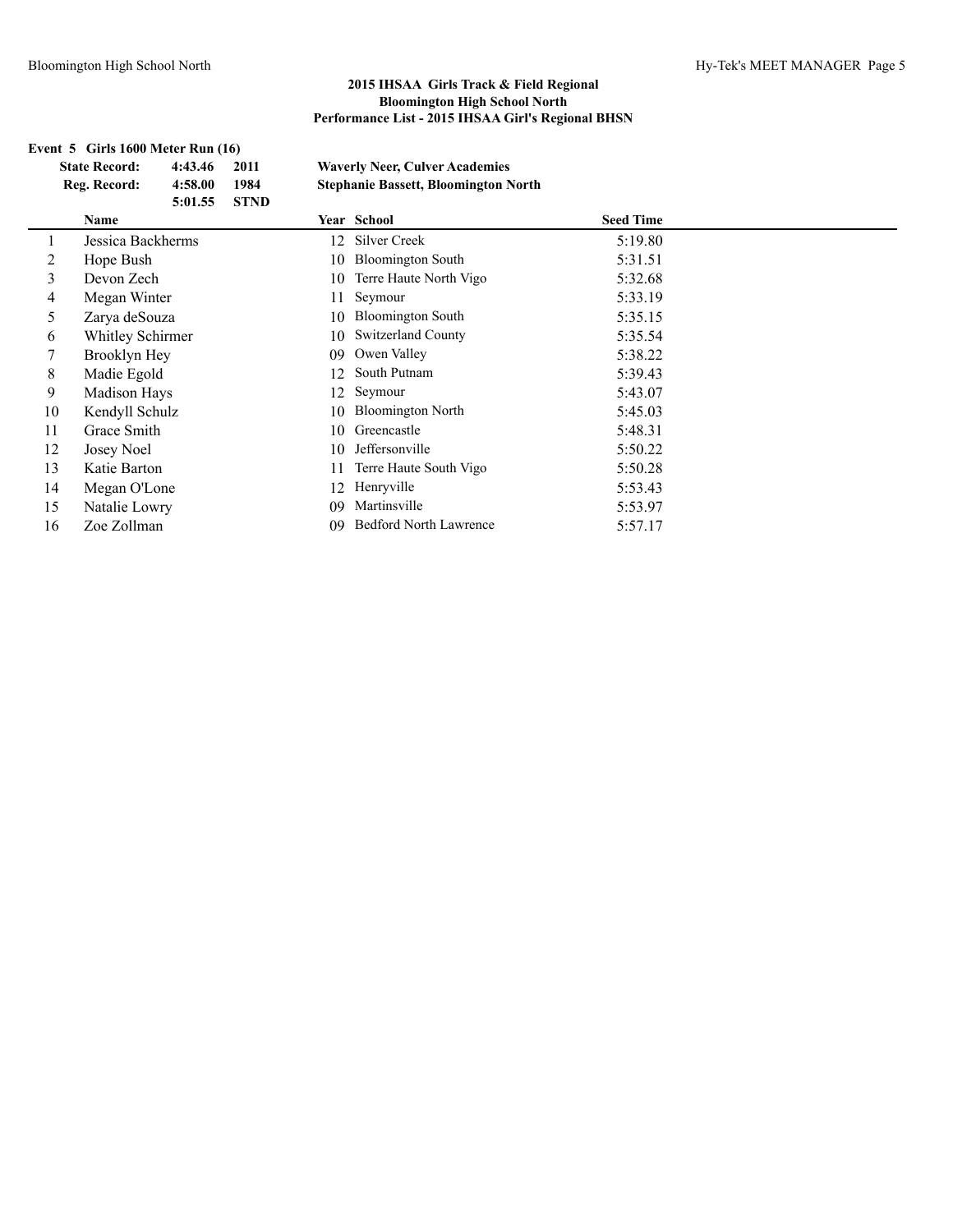## **Event 6 Girls 4x100 Meter Relay (16)**

| <b>State Record:</b> | 45.75 | 2003      |
|----------------------|-------|-----------|
| Reg. Record:         | 49.06 | 5/27/2014 |

**State Record: 45.75 2003 Fort Wayne Northrop, Fort Wayne Northrop Reg. Record: 49.06 5/27/2014 Bloomington South, Bloomington So. I Conrad, E Morrone, C Bomba, M Grabowski**

|    | 48.85                         | <b>STND</b>               |                        |                         |  |
|----|-------------------------------|---------------------------|------------------------|-------------------------|--|
|    | <b>Team</b>                   | <b>Relay</b>              |                        | <b>Seed Time</b>        |  |
| 1  | <b>Bloomington South</b>      | $\boldsymbol{\mathsf{A}}$ |                        | 49.70                   |  |
|    | 1) Addy Kao 09                | 2) Emily Morrone 12       | 3) Cydney Bomba 11     | 4) Megan Grabowski 11   |  |
|    | 5) Emily Ehman 11             | 6) Amanda Coleman 11      | 7) Meg Oyler 11        |                         |  |
| 2  | Terre Haute North Vigo        | A                         |                        | 50.38                   |  |
|    | 1) Stephanie Williams 10      | 2) Anna Tilstra-Smith 11  | 3) Keeliegh Stigall 11 | 4) Kierra Porter 12     |  |
|    | 5) Nicole McCloud 10          | 6) Molly Tovey 10         | 7) Jamekia Brewer 09   | 8) Janan Zaher 10       |  |
| 3  | <b>Brown County</b>           | A                         |                        | 50.72                   |  |
|    | 1) Kathleen McCann 09         | 2) Elly Wertz 10          | 3) Harley Rogers 12    | 4) Emily Brady 12       |  |
|    | 5) Lindsay Leeper 11          | 6) Vivien Crimmins 09     |                        |                         |  |
| 4  | Jeffersonville                | A                         |                        | 50.74                   |  |
|    | 1) Haley Adams-LeMaster       | 2) Elexus Davis 11        | 3) Jhala Henry 10      | 4) Hailey Lacy 11       |  |
|    | 5) Chelsea Lewis 12           | 6) Larrisa Roseman 09     | 7) Asia Williams 11    |                         |  |
| 5  | Terre Haute South Vigo        | A                         |                        | 51.39                   |  |
|    | 1) Emani Tatum 12             | 2) Bethany Rogers 09      | 3) Tamarrah Pitt 12    | 4) De'Zhane' Carter 11  |  |
|    | 5) Olivia Dillion 09          | 6) Maddy Ealy 09          | 7) Hannah Whitlock 11  |                         |  |
| 6  | Jennings County               | A                         |                        | 51.77                   |  |
|    | 1) Justine Corya 11           | 2) Keri Ertel 12          | 3) Alexis Harsh 09     | 4) Molly Simmons 10     |  |
|    | 5) Kaleigh Brown 12           | 6) Shelby Millspaugh 09   | 7) Amy Gasper 10       |                         |  |
| 7  | Martinsville                  | $\mathbf{A}$              |                        | 52.74                   |  |
|    | 1) Liz Cheatham 09            | 2) Abby Martin 11         | 3) Betsy Nesbit 11     | 4) Bryanna Collier 11   |  |
|    | 5) Cindy Hill 11              | 6) Katie Forler 11        | 7) Addy Yater 10       |                         |  |
| 8  | Greencastle                   | A                         |                        | 52.99                   |  |
|    | 1) Bailey Lausee 11           | 2) Corrine Romer 11       | 3) Sarah Miller 10     | 4) Katerina King 11     |  |
| 9  | <b>Bloomington North</b>      | A                         |                        | 53.06                   |  |
|    | 1) Paige Chitwood 09          | 2) Kylie Moreland 10      | 3) Dontrice Barbee 09  | 4) Zoie Ramsey 10       |  |
| 10 | Linton-Stockton               | A                         |                        | 53.20                   |  |
|    | 1) Sydney Smith 11            | 2) Skylar Tucker 09       | 3) Ryleigh Fidler 09   | 4) Macy Fidler 12       |  |
|    | 5) Kaitlyn Clothier 10        | 6) Sydney Voigtschild 09  |                        |                         |  |
| 11 | Trinity Lutheran              | A                         |                        | 53.25                   |  |
|    | 1) Angi Bergstedt 12          | 2) Miranda Murphy 11      | 3) Hailley Peters 10   | 4) Lexi Schneider 10    |  |
|    | 5) Maddie Pearce 09           |                           |                        |                         |  |
| 12 | Edgewood                      | A                         |                        | 53.37                   |  |
|    | 1) Mallory Fisher 10          | 2) Amber Vecrumba 10      | 3) Ireland Butcher 12  | 4) Jenna LaRoche 09     |  |
|    | 5) Kaitlyn McKitrick 10       | 6) Elizabeth Conway 12    |                        |                         |  |
| 13 | <b>Bedford North Lawrence</b> | A                         |                        | 53.54                   |  |
|    | 1) Sarah Evans 12             | 2) Makenna Garrison 09    | 3) Halle Hughes 10     | 4) Dominique McBryde 12 |  |
|    | 5) Noelle Crane 12            | 6) Alannah Zollman 10     |                        |                         |  |
| 14 | Madison Consolidated          | A                         |                        | 53.56                   |  |
|    | 1) Taylor Hysell 11           | 2) Raven Lee 12           | 3) Daija O'Banion 11   | 4) Leah Partin 09       |  |
|    |                               | 6) Baylee Thorne 10       |                        |                         |  |
| 15 | Mitchell                      | $\mathbf{A}$              |                        | 53.86                   |  |
|    | 1) Kinsley Duncan 12          | 2) Madison McNeely 11     | 3) Audrey Schelegel 11 | 4) Olivia Varvel 11     |  |
|    | 5) Brooklyn Tillette 10       | 6) Haleigh Clark 09       |                        |                         |  |
| 16 | Switzerland County            | $\mathbf{A}$              |                        | 54.11                   |  |
|    | 1) Megan Dasis 12             | 2) Eve Galbreath 12       | 3) Moriah Northcutt 10 | 4) Valerie Sawyer 12    |  |
|    | 5) McKayli Scudder 10         | 6) Brianna Vinup 09       |                        |                         |  |
|    |                               |                           |                        |                         |  |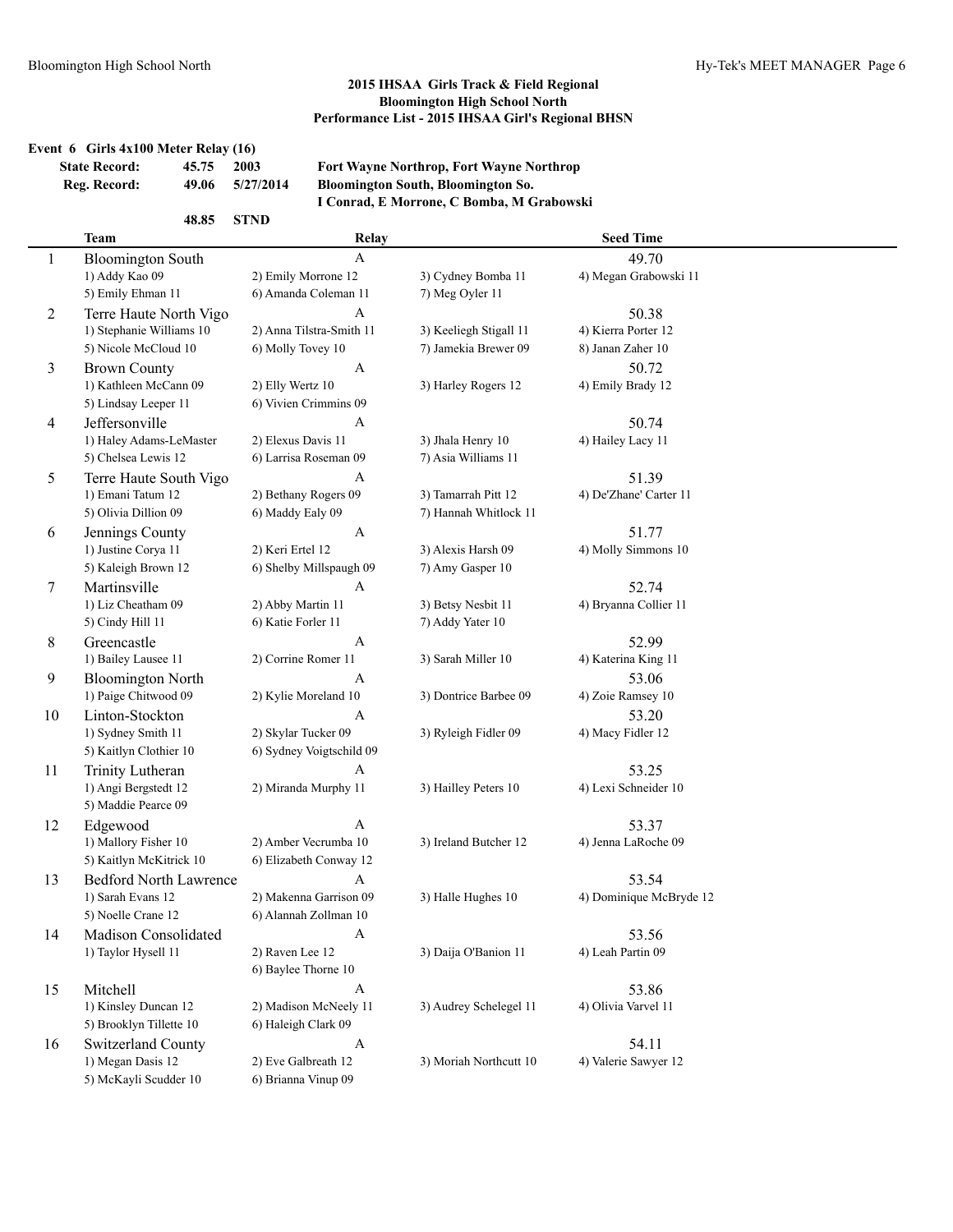|    | Event 7 Girls 400 Meter Dash (16) |       |             |     |                                               |                  |  |
|----|-----------------------------------|-------|-------------|-----|-----------------------------------------------|------------------|--|
|    | <b>State Record:</b>              | 52.42 | 1986        |     | <b>Maicel Malone, North Central (Indpls.)</b> |                  |  |
|    | Reg. Record:                      | 56.73 | 2000        |     | Andrea Cartwright, Jeffersonville             |                  |  |
|    |                                   | 58.39 | <b>STND</b> |     |                                               |                  |  |
|    | Name                              |       |             |     | Year School                                   | <b>Seed Time</b> |  |
|    | Jaela Campbell                    |       |             | 11. | <b>Bloomington North</b>                      | 58.80            |  |
| 2  | Jhala Henry                       |       |             | 10  | Jeffersonville                                | 59.42            |  |
| 3  | Ellen Richards                    |       |             |     | <b>Bloomington South</b>                      | 1:00.17          |  |
| 4  | Hailey Lacy                       |       |             | 11  | Jeffersonville                                | 1:00.22          |  |
| 5  | Sarah Brewster                    |       |             | 09  | Bedford North Lawrence                        | 1:01.50          |  |
| 6  | <b>Haley Motsinger</b>            |       |             | 10  | Salem                                         | 1:01.69          |  |
|    | Alisha Steward                    |       |             | 11  | Clay City                                     | 1:01.78          |  |
| 8  | Alanna Nelson                     |       |             | 09  | Springs Valley                                | 1:02.06          |  |
| 9  | Elisa Gallion                     |       |             |     | <b>Brownstown Central</b>                     | 1:02.57          |  |
| 10 | Jasmine Padgett                   |       |             | 12  | White River Valley                            | 1:02.76          |  |
| 11 | Nadia Moore                       |       |             | 12  | Southwestern (Hanover)                        | 1:02.77          |  |
| 12 | Morgan Weir                       |       |             | 09  | West Vigo                                     | 1:03.02          |  |
| 13 | Mikaela Grout                     |       |             |     | Seymour                                       | 1:03.37          |  |
| 14 | Breanna Barger                    |       |             | 10  | Crothersville                                 | 1:03.80          |  |
| 15 | Denza Simpson                     |       |             | 10  | Jennings County                               | 1:04.16          |  |
| 16 | Lauren Perrelle                   |       |             | 11. | Terre Haute South Vigo                        | 1:04.37          |  |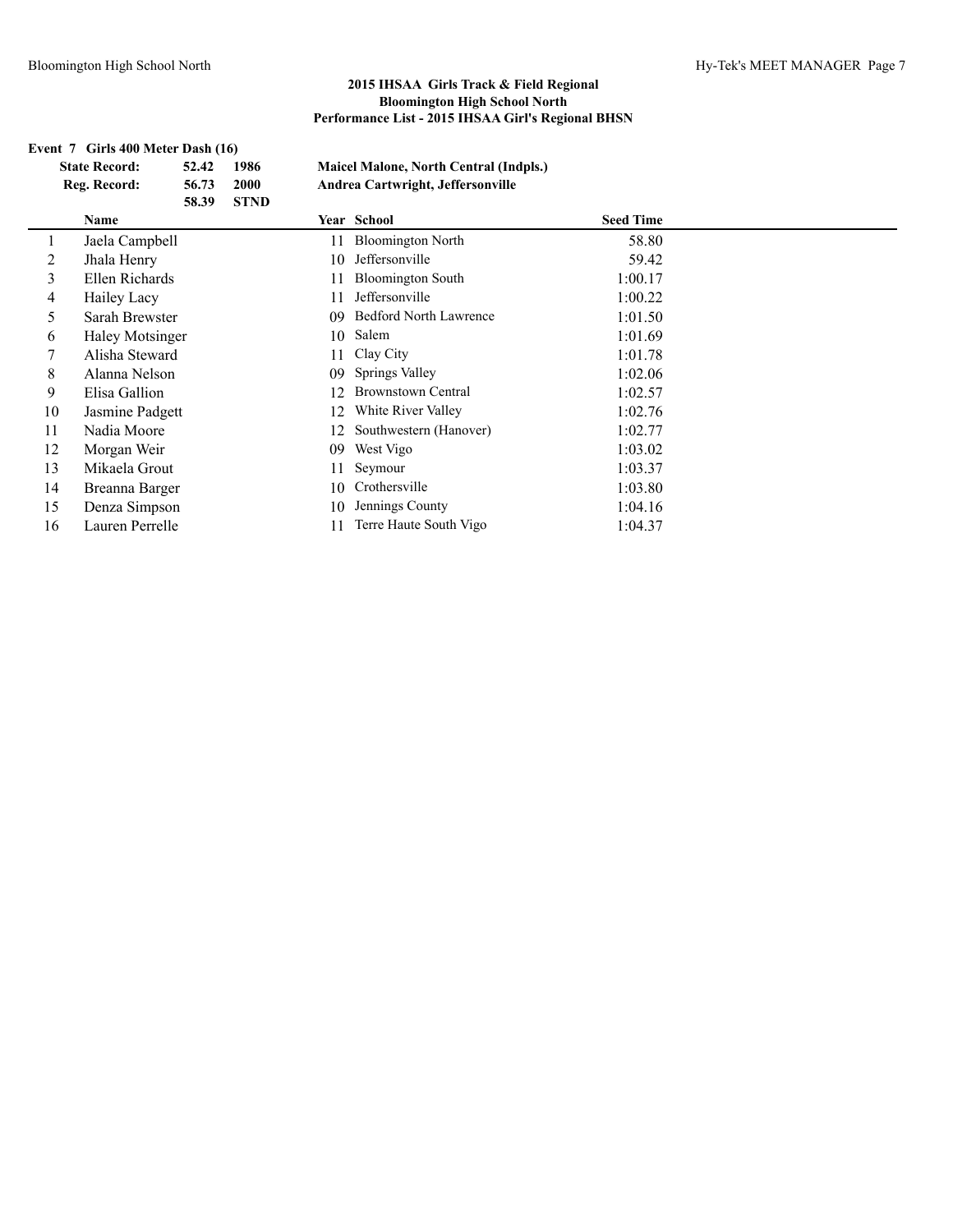|    | Event 8 Girls 300 Meter Hurdles (16) |       |             |    |                                   |                  |  |
|----|--------------------------------------|-------|-------------|----|-----------------------------------|------------------|--|
|    | <b>State Record:</b>                 | 42.03 | 2011        |    | <b>Skyler Carpenter, Westview</b> |                  |  |
|    | Reg. Record:                         | 44.03 | 5/21/2013   |    | Olivia Ashba, Edgewood            |                  |  |
|    |                                      | 45.10 | <b>STND</b> |    |                                   |                  |  |
|    | Name                                 |       |             |    | Year School                       | <b>Seed Time</b> |  |
|    | Keri Ertel                           |       |             | 12 | Jennings County                   | 45.16            |  |
| 2  | Gracie Heeb                          |       |             | 11 | <b>Bloomington North</b>          | 45.87            |  |
| 3  | Abby Denham                          |       |             | 10 | White River Valley                | 48.44            |  |
| 4  | Elizabeth Conway                     |       |             | 12 | Edgewood                          | 48.66            |  |
| 5  | Olivia Goecker                       |       |             | 12 | <b>Brownstown Central</b>         | 48.99            |  |
| 6  | Mallory Fisher                       |       |             | 10 | Edgewood                          | 49.32            |  |
| 7  | Amanda Coleman                       |       |             | 11 | <b>Bloomington South</b>          | 49.55            |  |
| 8  | Ariel Higgins                        |       |             | 12 | South Putnam                      | 49.72            |  |
| 9  | Molly Essig                          |       |             | 10 | Terre Haute South Vigo            | 50.25            |  |
| 10 | Meghan Haas                          |       |             | 12 | Jeffersonville                    | 50.49            |  |
| 11 | Janan Zaher                          |       |             | 10 | Terre Haute North Vigo            | 50.59            |  |
| 12 | Raven Lee                            |       |             | 12 | Madison Consolidated              | 50.61            |  |
| 13 | Kylie Moreland                       |       |             | 10 | <b>Bloomington South</b>          | 50.70            |  |
| 14 | Haley Huddleston                     |       |             | 11 | Henryville                        | 51.39            |  |
| 15 | Tamarrah Pitt                        |       |             | 12 | Terre Haute South Vigo            | 51.44            |  |
| 16 | <b>Katy Nolting</b>                  |       |             | 12 | Seymour                           | 51.94            |  |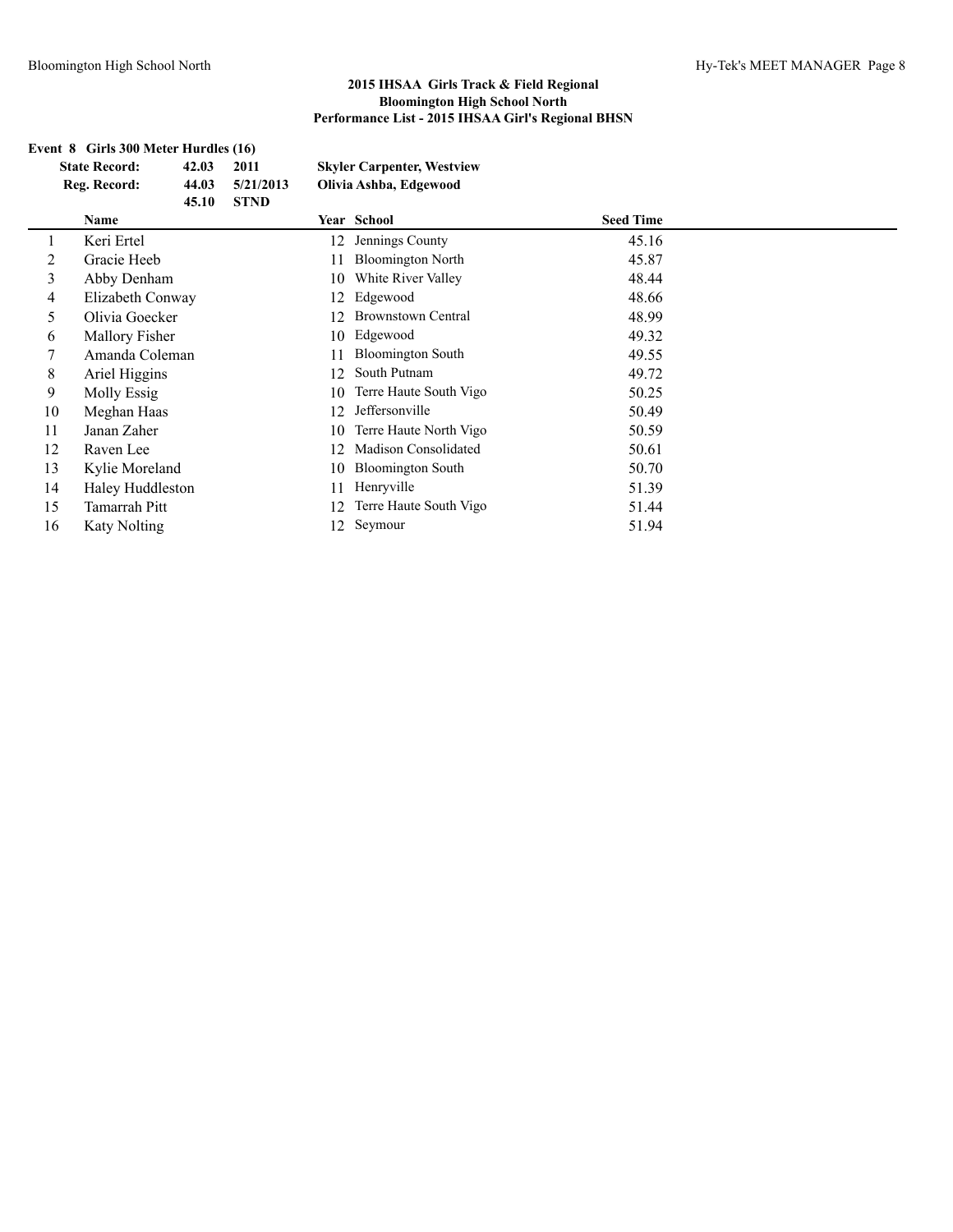### **Event 9 Girls 800 Meter Run (16)**

**State Record: 2:08.91 2011 Abby Farley, Park Tudor Reg. Record: 2:12.20 1984 Rachell Roberts, Columbus East**

|    | 2:16.53             | <b>STND</b> |                               |                  |  |
|----|---------------------|-------------|-------------------------------|------------------|--|
|    | <b>Name</b>         |             | Year School                   | <b>Seed Time</b> |  |
|    | Maggie Shields      | 12          | Silver Creek                  | 2:18.28          |  |
| 2  | Lindsay Welker      | 11          | Terre Haute North Vigo        | 2:21.76          |  |
| 3  | Jessica Backherms   | 12.         | Silver Creek                  | 2:23.87          |  |
| 4  | Toudora Galuska     | 09          | <b>Bloomington South</b>      | 2:24.35          |  |
| 5  | Corrissa Proctor    | 11          | <b>Brown County</b>           | 2:25.36          |  |
| 6  | Ella Flynn          | 11          | <b>Bloomington North</b>      | 2:25.61          |  |
|    | Sydney Calhoun      | 12          | Salem                         | 2:26.03          |  |
| 8  | Savannah Rueda      | 12          | Southwestern (Hanover)        | 2:26.07          |  |
| 9  | Ashlee Reynolds     | 10          | <b>Bloomington South</b>      | 2:26.30          |  |
| 10 | Oriana Morales      | 09          | Seymour                       | 2:27.77          |  |
| 11 | Joslyn Wever        | 09          | <b>Bedford North Lawrence</b> | 2:28.49          |  |
| 12 | Devon Zech          | 10          | Terre Haute North Vigo        | 2:29.59          |  |
| 13 | Rachael Silberstein | 10          | <b>Bloomington North</b>      | 2:31.29          |  |
| 14 | Madison Smith       | 12          | Salem                         | 2:31.71          |  |
| 15 | Alysha Flaget       | 12          | Charlestown                   | 2:31.81          |  |
| 16 | Alisha Steward      |             | Clay City                     | 2:32.56          |  |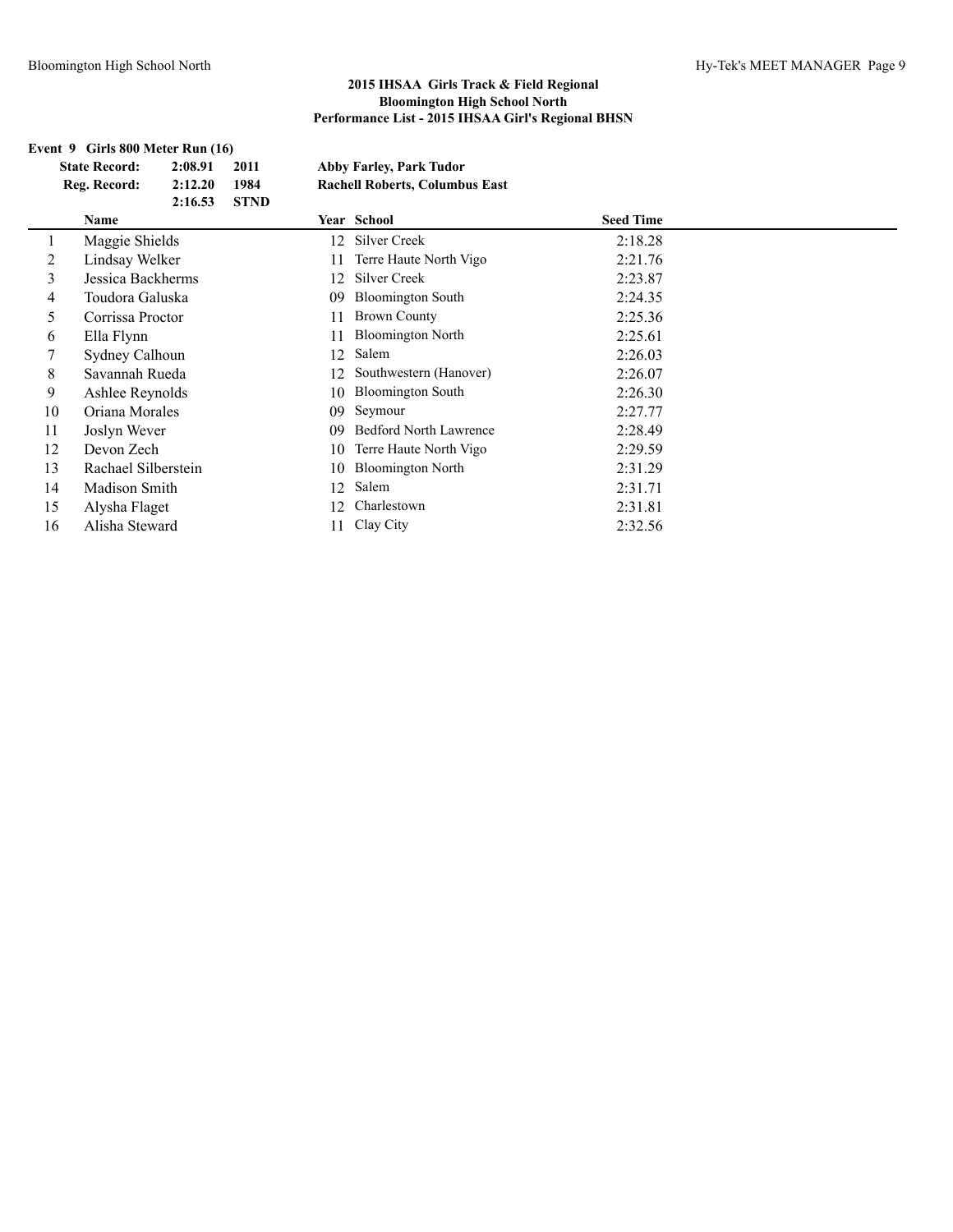|    | Event 10 Girls 3200 Meter Run (16) |             |    |                                       |                  |  |
|----|------------------------------------|-------------|----|---------------------------------------|------------------|--|
|    | <b>State Record:</b><br>10:20.66   | 2011        |    | <b>Waverly Neer, Culver Academies</b> |                  |  |
|    | Reg. Record:<br>11:02.94           | 1989        |    | Daniellia Daggy, Bloomington South    |                  |  |
|    | 10:54.21                           | <b>STND</b> |    |                                       |                  |  |
|    | Name                               |             |    | Year School                           | <b>Seed Time</b> |  |
|    | Alli Workman                       |             | 11 | Bloomfield                            | 11:15.08         |  |
| 2  | Grace Williams                     |             | 09 | <b>Bloomington North</b>              | 11:24.03         |  |
| 3  | Alexis Lewandowski                 |             | 12 | <b>Bloomington South</b>              | 11:38.73         |  |
| 4  | Macy Evans                         |             | 11 | <b>Bloomington South</b>              | 12:03.70         |  |
| 5  | Madie Egold                        |             | 12 | South Putnam                          | 12:13.43         |  |
| 6  | Whitley Schirmer                   |             | 10 | <b>Switzerland County</b>             | 12:14.11         |  |
|    | Joy Brown                          |             | 11 | <b>Bloomington North</b>              | 12:14.39         |  |
| 8  | Hannah Bunch                       |             | 10 | Terre Haute North Vigo                | 12:15.99         |  |
| 9  | Anna Nagy                          |             | 11 | Terre Haute North Vigo                | 12:18.55         |  |
| 10 | Arianna Pershing                   |             | 09 | Greencastle                           | 12:20.88         |  |
| 11 | Olivia Graebe                      |             | 10 | New Washington                        | 12:21.62         |  |
| 12 | Mackenzie Crouch                   |             | 12 | Silver Creek                          | 12:23.42         |  |
| 13 | Sandra Warren                      |             | 11 | Salem                                 | 12:25.66         |  |
| 14 | Ashley Kidwell                     |             | 12 | Northview                             | 12:33.33         |  |
| 15 | Carrie Flinn                       |             | 11 | <b>Bedford North Lawrence</b>         | 12:37.27         |  |
| 16 | Olivia Heaton                      |             | 11 | Jennings County                       | 13:15.66         |  |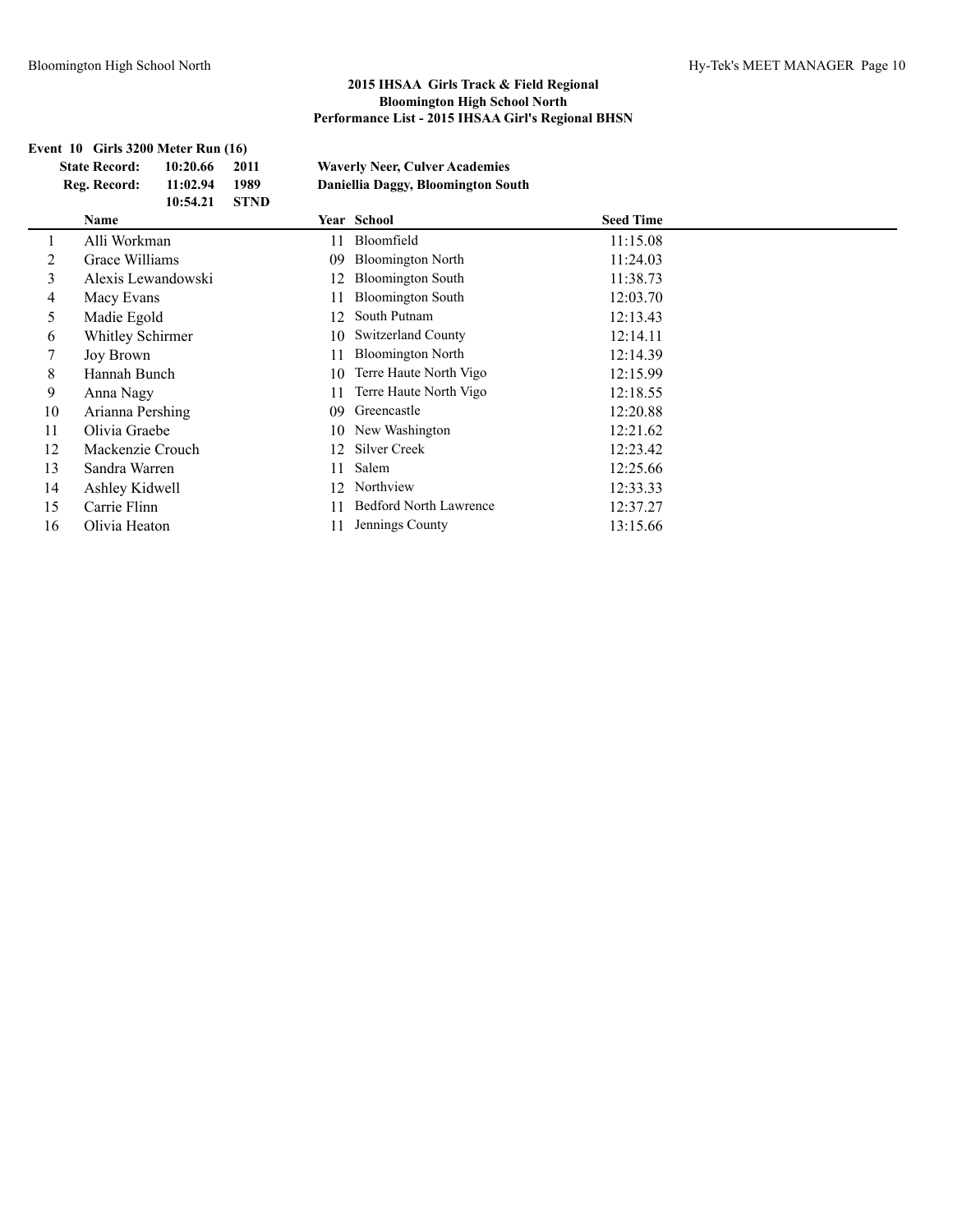### **Event 11 Girls 4x400 Meter Relay (16) State Record: 3:47.37 2011 Lawrence North, Lawrence North**

| Reg. Record: | 4:00.59 | 5/27/2014 |
|--------------|---------|-----------|
|              |         |           |

**3:59.04 STND**

**Reg. Record: 4:00.59 5/27/2014 Bloomington North, Bloomington No. T Clements, G Heeb, J Campbell, K Raphael**

|                | Team                          | Relay                  |                                             | <b>Seed Time</b>         |
|----------------|-------------------------------|------------------------|---------------------------------------------|--------------------------|
| 1              | Jeffersonville                | $\mathbf{A}$           |                                             | 4:05.56                  |
|                | 1) Haley Adams-LeMaster       | 2) Asia Williams 11    | 3) Jhala Henry 10                           | 4) Hailey Lacy 11        |
|                |                               | 6) Candea Smith 11     | 7) Jayla Callens 11                         |                          |
| $\overline{c}$ | Terre Haute North Vigo        | A                      |                                             | 4:08.76                  |
|                | 1) Anna Tilstra-Smith 11      | 2) Keeliegh Stigall 11 | 3) Kierra Porter 12                         | 4) Lindsay Welker 11     |
|                | 5) Karen McGuire 10           | 6) Josie Rakes 11      |                                             |                          |
| 3              | <b>Bloomington North</b>      | $\mathbf{A}$           |                                             | 4:11.51                  |
|                | 1) Paige Chitwood 09          | 2) Gracie Heeb 11      | 3) Caroline Dixon 09                        | 4) Jaela Campbell 11     |
|                | 5) Kylie Moreland 10          | 6) Kendyll Schulz 10   | 7) Rachael Silberstein 10                   | 8) Grace Williams 09     |
| 4              | Jennings County               | A                      |                                             | 4:11.84                  |
|                | 1) Justine Corya 11           | 2) Keri Ertel 12       | 3) Katelyn Posey 12                         | 4) Denza Simpson 10      |
|                | 5) Amy Gasper 10              | 6) Emma McPeek 09      |                                             |                          |
|                | <b>Silver Creek</b>           |                        |                                             |                          |
| 5              |                               | A                      |                                             | 4:14.48                  |
|                | 1) Jessica Backherms 12       | 2) Katie Cooper 10     | 3) Maggie Shields 12<br>7) Hannah Sparks 10 | 4) Cheslea Whalen 11     |
|                | 5) Emory Lewis 11             | 6) Miranda Coats 12    |                                             |                          |
| 6              | <b>Brownstown Central</b>     | A                      |                                             | 4:14.74                  |
|                | 1) Elisa Gallion 12           | 2) Morgan Harrison 09  | 3) Madison Klinge 09                        | 4) Kristen Stuckwisch 09 |
|                | 5) Grace Jaynes 09            | 6) Olivia Goecker 12   | 7) Shyela Smith 12                          | 8) Hannah Gallion 11     |
| 7              | <b>Brown County</b>           | A                      |                                             | 4:16.51                  |
|                | 1) Rose Guingrich 12          | 2) Kathleen McCann 09  | 3) Ryanne Smith 10                          | 4) Jalynn Stanford 10    |
|                | 5) Kennedy Bruner 11          | 6) Samantha Francis 11 |                                             |                          |
| 8              | Salem                         | A                      |                                             | 4:17.44                  |
|                | 1) Ashley Jones 11            | 2) Emily Motsinger 12  | 3) Haley Motsinger 10                       | 4) Madison Smith 12      |
|                | 5) Hannah Shell 09            | 6) Sydney Calhoun 12   | 7) Sandra Warren 11                         |                          |
| 9              | <b>Bloomington South</b>      | A                      |                                             | 4:18.95                  |
|                | 1) Breanna Abram 11           | 2) Sarah Beathea 09    | 3) Camryn Lien 10                           | 4) Ellen Richards 11     |
|                | 5) Toudora Galuska 09         | 6) Ashlee Reynolds 10  | 7) Hannah Kunzman 10                        | 8) Kara Rogers 12        |
| 10             | Terre Haute South Vigo        | A                      |                                             | 4:21.07                  |
|                | 1) Amanda Moore 10            | 2) Alayna Moore 09     | 3) Ruby Pigg 09                             | 4) Lauren Perrelle 11    |
|                | 5) Caroline Findley 09        | 6) Aydee Dalina 11     | 7) Cassidy Wood 12                          |                          |
| 11             | <b>Bedford North Lawrence</b> | $\mathbf{A}$           |                                             | 4:21.64                  |
|                | 1) Sarah Brewster 09          | 2) Halle Hughes 10     | 3) Baili Peterson 11                        | 4) Joslyn Wever 09       |
|                | 5) Kate Albertson 11          | 6) Noelle Crane 12     | 7) Carrie Flinn 11                          |                          |
| 12             | Madison Consolidated          | A                      |                                             | 4:23.16                  |
|                | 1) Ashlee Allen 11            | 2) Catherine Fisher 10 | 3) Taylor Hysell 11                         | 4) Leah Partin 09        |
|                | 5) Raven Lee 12               |                        |                                             |                          |
| 13             | White River Valley            | A                      |                                             | 4:24.89                  |
|                | 1) Jasmine Padgett 12         | 2) Shannon Pittman 11  | 3) Rylee Ellett 10                          | 4) Abby Denham 10        |
|                | 5) Allison Wininger 12        | 6) Payton Franklin 09  |                                             |                          |
| 14             | Greencastle                   | A                      |                                             | 4:27.22                  |
|                | 1) Katerina King 11           | 2) Allison White 11    | 3) Brittany Welker 12                       | 4) Corrine Romer 11      |
|                | 5) Katie Price 09             |                        |                                             |                          |
| 15             | Seymour                       | A                      |                                             | 4:27.84                  |
|                | 1) Lauren Fleetwood 10        | 2) Alexis Gross 10     | 3) Mikaela Grout 11                         | 4) Oriana Morales 09     |
|                | 5) Brooklin Klopf 10          | 6) Claire Loebker 09   | 7) Erika Coomer 11                          | 8) Brenda Zuniga 10      |
| 16             | Edgewood                      | $\mathbf{A}$           |                                             | 4:27.97                  |
|                | 1) Audrey Litten 11           | 2) Erin Sherfield 11   | 3) Claire Phillips 09                       | 4) Mallory Fisher 10     |
|                | 5) Brynn Bosstick 12          | 6) Sydnee Dreher 11    | 7) Miranda Drake 11                         | 8) Emily Werner 10       |
|                |                               |                        |                                             |                          |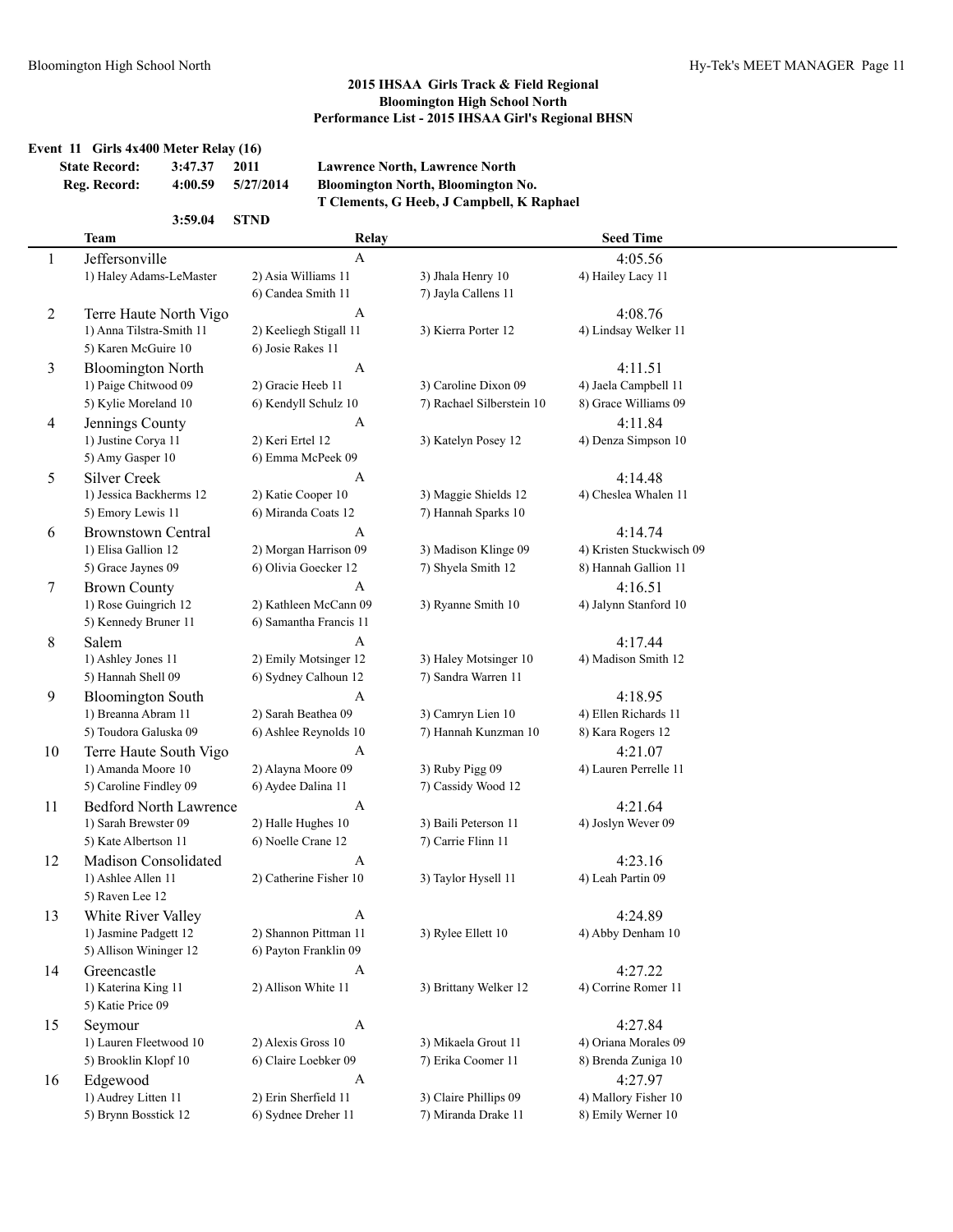### **Event 12 Girls High Jump (16) State Record: 6-00 1985**

| <b>State Record:</b> | 6-00   | 1985 | Angela Bradburn, Norwell            |
|----------------------|--------|------|-------------------------------------|
| Reg. Record:         | $5-08$ | 2001 | <b>Rachel Kohler, Floyd Central</b> |
|                      |        | C    |                                     |

|    | Reg. Record:          | $5-08$    | 2001        |    | <b>Rachel Kohler, Floyd Central</b> |                  |
|----|-----------------------|-----------|-------------|----|-------------------------------------|------------------|
|    | Name                  | $5-04.00$ | <b>STND</b> |    | Year School                         | <b>Seed Mark</b> |
| 1  | <b>Hailley Peters</b> |           |             | 10 | Trinity Lutheran                    | $5 - 02.00$      |
| 2  | Nadia Moore           |           |             | 12 | Southwestern (Hanover)              | $5 - 02.00$      |
| 3  | Carson Smith          |           |             | 12 | Terre Haute North Vigo              | $5 - 02.00$      |
| 4  | Halle Hughes          |           |             | 10 | <b>Bedford North Lawrence</b>       | $5-02.00$        |
| 5  | Amber Vecrumba        |           |             | 10 | Edgewood                            | $5 - 00.00$      |
| 6  | Chasta Lamb           |           |             | 09 | Crothersville                       | $5 - 00.00$      |
|    | Sarah Weiligman       |           |             | 11 | <b>Bloomington North</b>            | $5 - 00.00$      |
| 8  | Allison White         |           |             | 11 | Greencastle                         | $4 - 10.00$      |
| 9  | Mikayla Rowan         |           |             | 12 | Northview                           | $4 - 10.00$      |
| 10 | Riley Wischmeier      |           |             | 12 | <b>Brownstown Central</b>           | $4 - 10.00$      |
| 11 | Avee Jeffers          |           |             | 09 | Clay City                           | $4 - 10.00$      |
| 12 | Emily Holland         |           |             | 12 | <b>Madison Consolidated</b>         | $4 - 10.00$      |
| 13 | Abby Martin           |           |             | 11 | Martinsville                        | $4 - 10.00$      |
| 14 | Caroline Wilson       |           |             | 09 | Linton-Stockton                     | $4 - 10.00$      |
| 15 | <b>Ashley Duvall</b>  |           |             | 12 | Scottsburg                          | $4 - 10.00$      |
| 16 | Sage Sproles          |           |             | 10 | Madison Consolidated                | $4 - 10.00$      |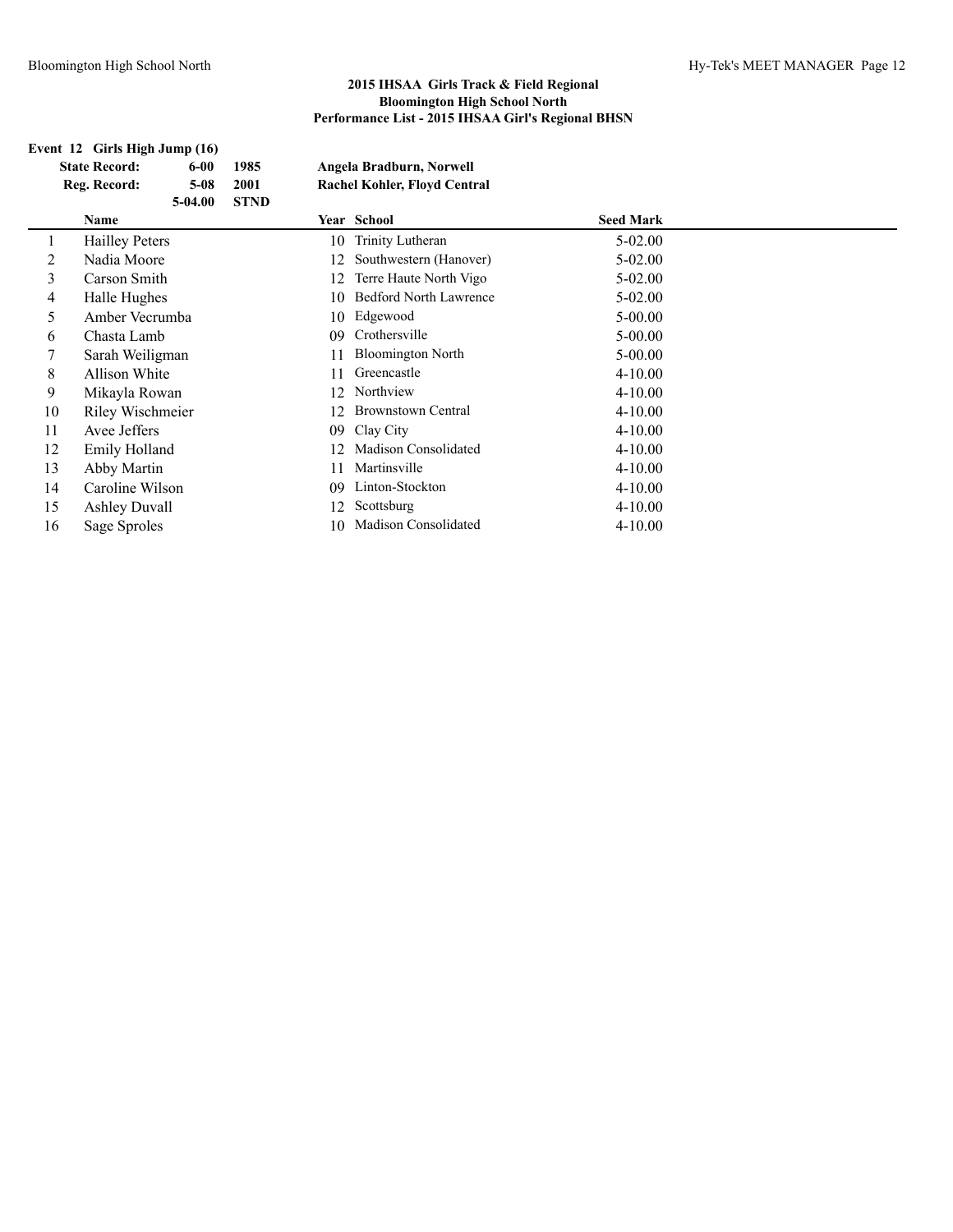| Event 13 Girls Long Jump (16) |                       |          |             |    |                               |                  |  |
|-------------------------------|-----------------------|----------|-------------|----|-------------------------------|------------------|--|
|                               | <b>State Record:</b>  | 20-04    | 1986        |    | Tonya Sedwick, Jeffersonville |                  |  |
|                               | Reg. Record:          | 19-03.75 | 1986        |    | Tonya Sedwick, Jeffersonville |                  |  |
|                               |                       | 17-09.25 | <b>STND</b> |    |                               |                  |  |
|                               | Name                  |          |             |    | Year School                   | <b>Seed Mark</b> |  |
|                               | Dominique McBryde     |          |             | 12 | <b>Bedford North Lawrence</b> | 17-05.75         |  |
| 2                             | Emily Ehman           |          |             | 11 | <b>Bloomington South</b>      | 17-05.00         |  |
| 3                             | Hailey Lacy           |          |             | 11 | Jeffersonville                | 17-04.00         |  |
| 4                             | Anna Tilstra-Smith    |          |             | 11 | Terre Haute North Vigo        | 17-02.75         |  |
| 5                             | Abby Martin           |          |             | 11 | Martinsville                  | 16-09.25         |  |
| 6                             | <b>Hailley Peters</b> |          |             | 10 | Trinity Lutheran              | 16-09.00         |  |
| 7                             | Emani Tatum           |          |             | 12 | Terre Haute South Vigo        | 16-06.75         |  |
| 8                             | Ryleigh Fidler        |          |             | 09 | Linton-Stockton               | 16-04.25         |  |
| 9                             | Amanda Coleman        |          |             | 11 | <b>Bloomington South</b>      | 16-03.00         |  |
| 10                            | Megan Dasis           |          |             | 12 | <b>Switzerland County</b>     | 16-02.75         |  |
| 11                            | Gracie Heeb           |          |             | 11 | <b>Bloomington North</b>      | 16-02.25         |  |
| 12                            | Elly Wertz            |          |             | 10 | <b>Brown County</b>           | $16 - 02.00$     |  |
| 13                            | Alexis Harsh          |          |             | 09 | Jennings County               | 16-01.00         |  |
| 14                            | Macy Fidler           |          |             | 12 | Linton-Stockton               | 16-00.00         |  |
| 15                            | Candea Smith          |          |             | 11 | Jeffersonville                | 15-10.25         |  |
| 16                            | Caylen Andre          |          |             | 11 | Sullivan                      | 15-04.50         |  |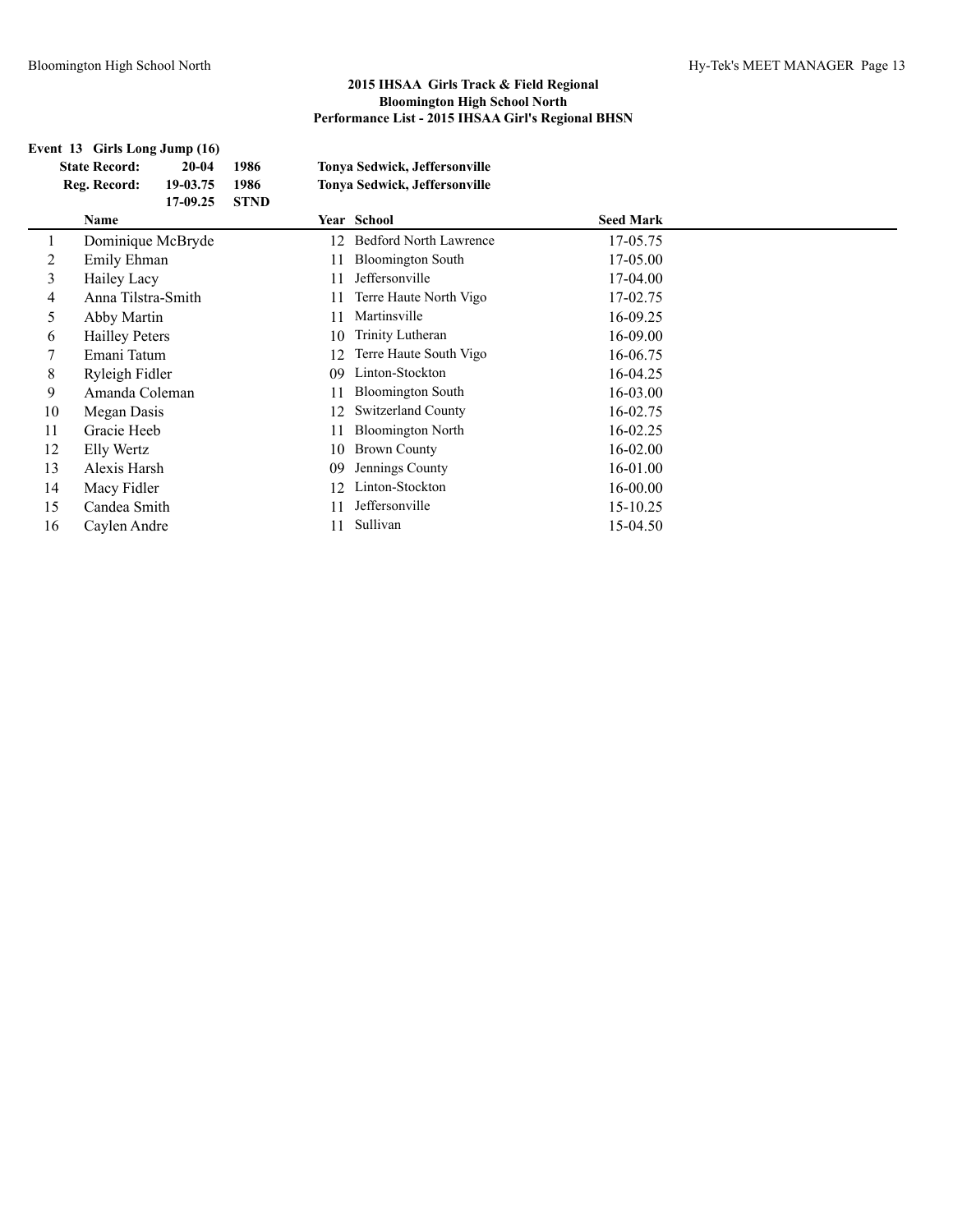## **Event 14 Girls Discus Throw (16)**

| <b>State Record:</b> | 165-04 | 1999        | <b>Stacy Martin, Edgewood</b> |
|----------------------|--------|-------------|-------------------------------|
| Reg. Record:         | 169-05 | 1999        | <b>Stacy Martin, Edgewood</b> |
|                      | 131-04 | <b>STND</b> |                               |
| Name                 |        |             | Year School                   |

|    | Name                   |    | Year School               | <b>Seed Mark</b> |  |
|----|------------------------|----|---------------------------|------------------|--|
|    | Hannah White           |    | 11 Henryville             | 129-05           |  |
| 2  | Elaina Walls           | 09 | <b>Bloomington North</b>  | 118-11           |  |
| 3  | Nycia Ford             | 12 | Jeffersonville            | 117-00           |  |
| 4  | Jaelyn Reynolds        |    | <b>Brownstown Central</b> | 115-08           |  |
| 5  | Amy Moore              |    | <b>Bloomington South</b>  | 113-05           |  |
| 6  | <b>Trentity Vaught</b> | 10 | <b>Brownstown Central</b> | 111-11           |  |
|    | Rachel Cadle           |    | 11 Paoli                  | 108-03           |  |
| 8  | Mikaela Rainey         |    | 10 Bedford North Lawrence | 105-07           |  |
| 9  | <b>Kealey Vance</b>    | 12 | Jeffersonville            | 103-00           |  |
| 10 | Abby Bortka            | 12 | Salem                     | 100-00           |  |
| 11 | Carly Brewster         |    | 10 Rock Creek Academy     | 99-04            |  |
| 12 | Brooklin Klopf         |    | 10 Seymour                | 98-08            |  |
| 13 | Taylor Acuff           | 09 | Edgewood                  | 98-04            |  |
| 14 | Maria Forsythe         |    | Terre Haute South Vigo    | 98-01.50         |  |
| 15 | Laura Worthington      |    | Cloverdale                | 93-09.50         |  |
| 16 | Shea Britton           |    | 12 Northview              | 93-02            |  |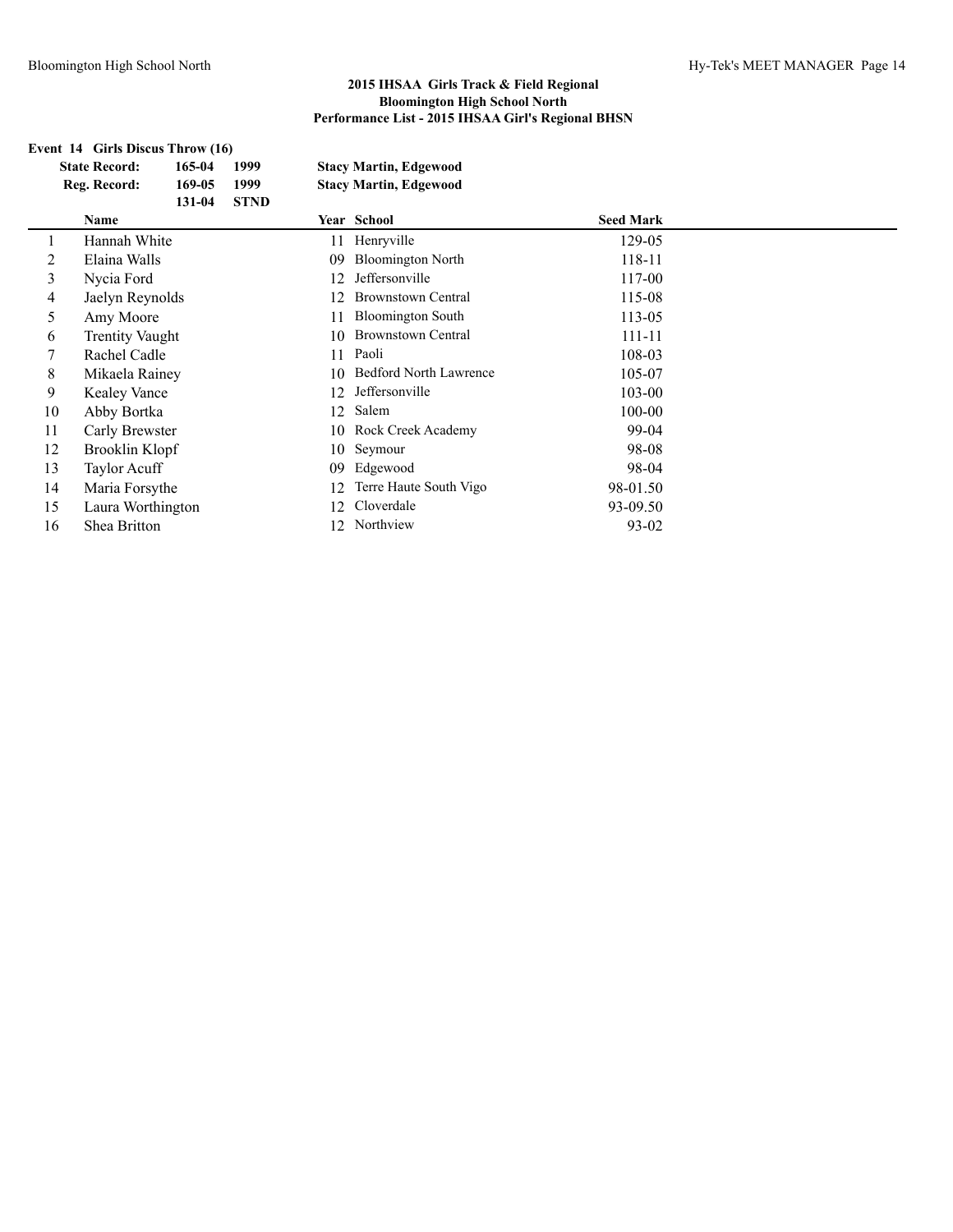| Event 15 Girls Shot Put (16) |                        |          |             |    |                               |                  |  |
|------------------------------|------------------------|----------|-------------|----|-------------------------------|------------------|--|
|                              | <b>State Record:</b>   | 50-09    | 2011        |    | <b>Tori Bliss, Edgewood</b>   |                  |  |
|                              | Reg. Record:           | 49-03.50 | 1999        |    | <b>Stacy Martin, Edgewood</b> |                  |  |
|                              |                        | 40-10.00 | <b>STND</b> |    |                               |                  |  |
|                              | Name                   |          |             |    | Year School                   | <b>Seed Mark</b> |  |
| 1                            | Rachel Cadle           |          |             | 11 | Paoli                         | 36-03.00         |  |
| 2                            | Lauryn Jordan          |          |             | 10 | <b>Bloomington North</b>      | 35-11.00         |  |
| 3                            | Nycia Ford             |          |             | 12 | Jeffersonville                | 35-04.50         |  |
| 4                            | <b>Lindsey Downing</b> |          |             | 10 | Martinsville                  | 35-00.25         |  |
| 5                            | Elaina Walls           |          |             | 09 | <b>Bloomington North</b>      | 34-11.75         |  |
| 6                            | Andrea Smith           |          |             | 11 | <b>Brown County</b>           | 34-07.50         |  |
| 7                            | Brooklin Klopf         |          |             | 10 | Seymour                       | 34-03.25         |  |
| 8                            | Hannah White           |          |             | 11 | Henryville                    | 34-03.00         |  |
| 9                            | Megan Lambrecht        |          |             | 09 | <b>Bedford North Lawrence</b> | 34-01.50         |  |
| 10                           | Jaelyn Reynolds        |          |             | 12 | <b>Brownstown Central</b>     | 33-07.00         |  |
| 11                           | Emily Holland          |          |             | 12 | <b>Madison Consolidated</b>   | 33-05.00         |  |
| 12                           | Mia Stevens            |          |             | 10 | Greencastle                   | 33-02.50         |  |
| 13                           | Tori Curtis            |          |             | 11 | Edgewood                      | 33-00.50         |  |
| 14                           | Eve Galbreath          |          |             | 12 | Switzerland County            | 32-11.00         |  |
| 15                           | Maria Forsythe         |          |             | 12 | Terre Haute South Vigo        | 32-08.50         |  |
| 16                           | Adri Millican          |          |             | 11 | North Putnam                  | 32-05.00         |  |
|                              |                        |          |             |    |                               |                  |  |